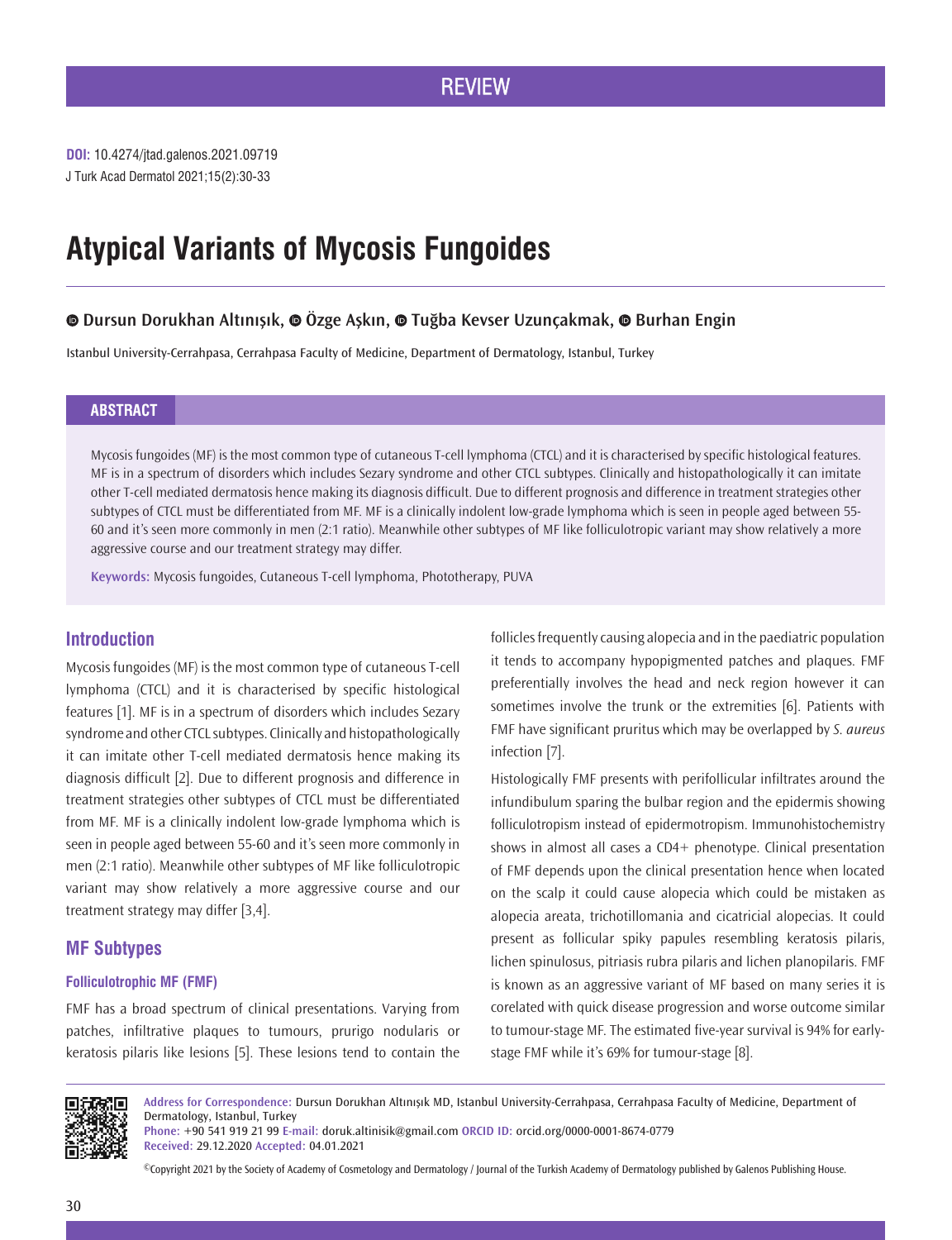Management of FMF is based on it's aggressive behaviour and it is treated as such. Due to the perifollicular infiltrates being harder to target by skin-based therapies alone so it should be emphasized that narrow band UVB phototherapy cannot penetrate and target deep adnexal components of FMF hence psoralen and ultraviolet A (PUVA) is the first choice of treatment of early stages of FMF [9]. However, in later stages it could be combined with systemic retinoids like bexarotene or interferon (IFN). In late stages single agent chemotherapy like gemcitabine or histone deacetylase inhibitors like vorinostat and romidepsin may be used [10].

## **Pagetoid Reticulosis (PG)**

PG or Woringer-Kolopp disease is a localised variant of MF. It is characterised by localised, slow growing patches or plaques located mainly at the distal extremities. These lesions are hyperkeratotic or psoriasiform in appearance. Histopathology shows a verrucous or psoriasiform hyperplasia with intraepidermal (pagetoid) diffusion of highly epidermotropic, abnormal lymphocytes seen in dispersed nests or throughout the epidermis. The neoplastic lymphocytes are  $CD3<sup>+</sup>$  and express  $CD4<sup>+/-</sup>$  and  $CD8<sup>+/-</sup>$ . It is a benign disease which is treated locally with success by excision or radiotherapy [11].

#### **Granulomatous Slack Skin (GSS)**

GSS is an uncommon clinicopathological subtype of MF. It is characterised by slow growing of large, infiltrated drooping folds of atrophic skin in the intertriginous areas (axilla and groins).

Histopathology reveals many features resembling MF however the number of multifocal giant cells in GSS is larger displaying 20-30 nuclei per cell which is quite pathognomonic for GSS. Elastophagocytosis, elastic fibre loss and engulfment of lymphocytes are additional findings. Neoplastic lymphocytes mainly express CD4+ and CD8+. Depending on the stage of the disease PUVA, topical mustard, radiotherapy and systemic chemotherapy can be used however patients with GSS need a lifelong observation for secondary lymphoid malignancies the main culprit being Hodgkin's disease [12].

#### **Granulomatous MF (GMF)**

Granulomatosis could be detected in many of the MF cases either as initial presentation or in later stages of the disease. The pathogenesis of granulomatosis in MF is unknown although it is known that in other disorders it is mediated by Th1 and Th2 cells. Treatment of CTCL with IFN or bexarotene might also induce granuloma formation. GMF is a histopathologic subtype of MF that may be found in histological sections from patients with classical, poikilodermous, hyperpigmented or FMF. In some instances the clinical characteristics may suggest granulomatous disease as it may mimic granuloma annulare or sarcoidosis. Pathologic criteria for GMF includes granuloma formation or numerous giant cells with

histiocyte rich infiltration and loss of elastic fibres. Diagnosis of GMF may be difficult due to granulomatous component obscuring the abnormal lymphocytic infiltrate. Epidermotropism which is a major pathological evidence of MF may not be found in all cases [13].

GMF is associated with rapid disease progression and irresponsiveness to skin directed treatments so systemic treatment is a must. Individuals with GMF are also prone to developing secondary malignancies like Hodgkin's disease so frequent follow ups is a must [14].

## **Poikilodermatous MF (PMF)**

Poikilodermous MF is a clinical variant of patch stage MF characterised by atrophy, telangiectasia and pigmentary changes. It is usually located around the gluteal region, breasts and hips and is frequently associated with classical and other subtypes of MF.

Histopathology reveal features of MF together with poikiloderma like epidermal atrophy, basal hydropic degeneration, pigment incontinence and telangiectasia. Immunophenotyping shows an overexpression of CD8+ cells. PMF is a mild variant of MF usually showing benign behaviour and responds to phototherapy [15].

## **Hypopigmented MF (HMF)**

HMF is a variant of MF affecting people with dark skin and children or adolescents [16]. Hypopigmentation in HMF is due to loss of melanocytes in the lesional skin due to cytotoxic T-cells like in vitiligo. Clinical features of HMF includes irregular round shaped hypopigmented patches and plaques and this may be the only manifestation of MF or seen together with other variants like classical MF. In children the hypopigmented lesions may be accompanied by early folliculotrophic lesions. Histopathology reveals many similarities with classical MF, HMF is highly epidermotrophic composed of atypical lymphocytes, decreased melanin in stratum basale of the epidermis and melanophages. Compared to classical MF HMF is mainly composed of CD8+ lymphocytes [17].

Due to it's slow indolent course and it's lack of signs or symptoms multiple biopsies may be needed for definitive diagnosis. HMF is extremely responsive to phototherapy and resulting in favourable prognosis [16].

## **Hyperpigmented MF (HPMF)**

HPMF is a rare subtype of MF seen mainly in darker individuals [18]. It presents itself with hyperpigmented patches or plaques with illdefined borders and variable amounts of scaling and skin atrophy. These lesions may be lone or accompanied by different types of MF. Histopathology shows features of classic MF together with vacuolar degeneration of basal keratinocytes and basal hydropic degeneration. Immunohistochemistry shows in most of the HPMF cases a CD8+ phenotype. These cytotoxic T-cells cause vacuolar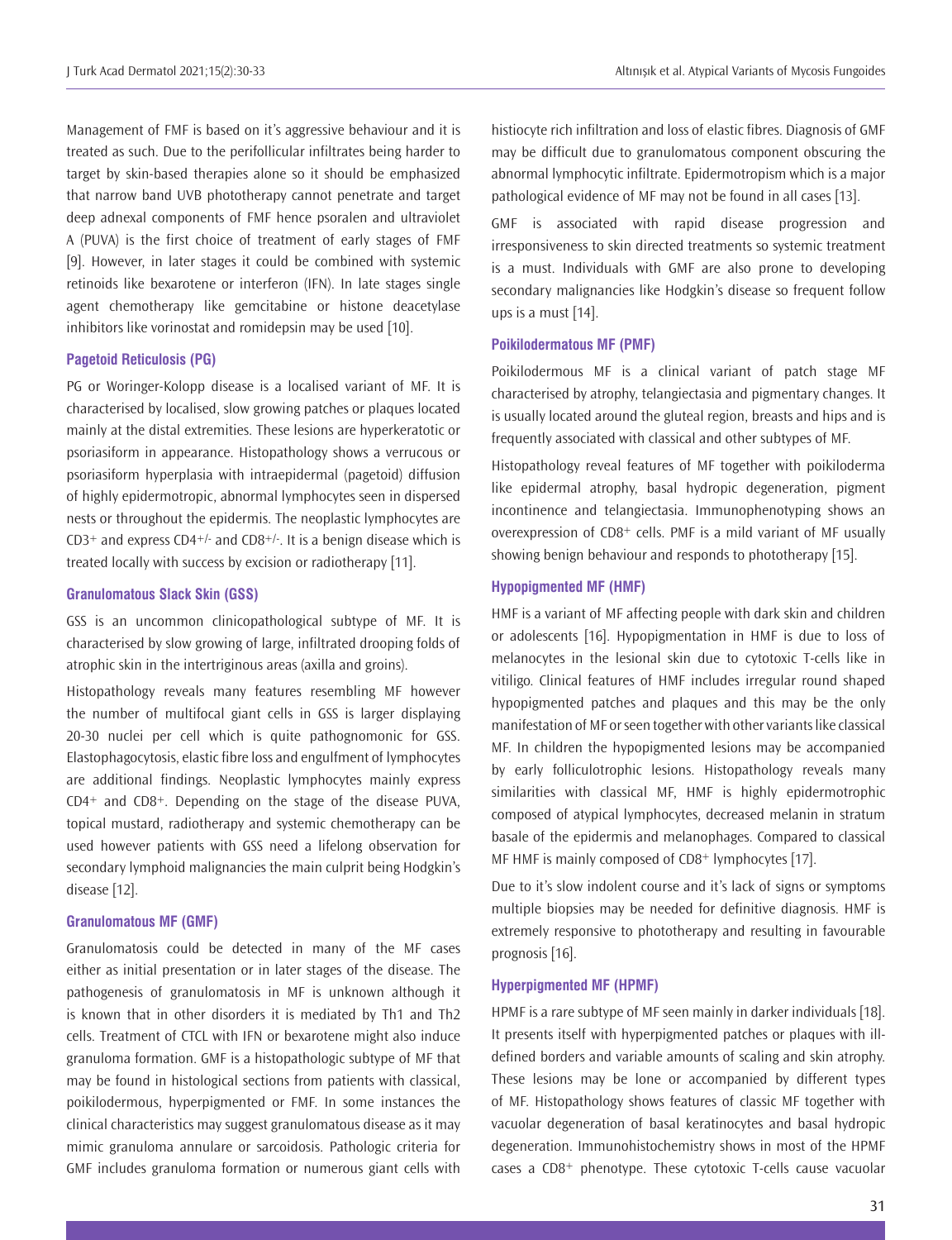degeneration resulting in interphase dermatitis and marked melanin incontinence. HPMF has an indolent clinical course similar to of early-stage MF with good response to phototherapy [19].

#### **MF Palmaris et Plantaris (MFPP)**

MFPP is a rare histopathologic variant of MF. Specific involvement of the palms and soles are seen in MFPP, these lesions tend to be bilateral and are characterised by erythematous hyperkeratotic patches and plaques covered in fissures or scales. These lesions may be accompanied by ulcerative lesions and dystrophic nails [20].

Histopathologically usual features of MF are found in MFPP but due to the spongiotic dermatitis seen in MFPP correct diagnosis might be difficult. Immunophenotyping and T-cell clonality must be analysed to confirm the diagnosis. The differential diagnosis of MFPP includes dermatophyte infections, eczema or palmoplantar psoriasis [21].

MFPP is considered as stage 1A MF and is treated as such giving positive clinical response to skin directed therapies like topical steroids, topical bexarotene, radiotherapy and phototherapy [22].

### **Pigmented Purpuric Dermatosis (PPD)-like MF (PPDMF)**

PPDMF is a rare variant of MF characterised by purpuric lesions. This version of MF is reported in both adults and children, it could be seen as a lone manifestation or it could be together with other unusual subtypes of MF. Histopathologically PPDMF shows similar features to that of MF including epidermotropism with atypical lymphocytes together with the presence of siderophages typically seen in PPD [23].

Major characteristic that separates PPDMF from PPD is the distribution of the lesions. While the lesions of PPD are located mainly on the lower extremities the lesions in PPDMF is located throughout the body and may be accompanied by other types of MF lesions or large-plaque parapsoriasis. Also, in PPDMF classic patterns of MF could be seen like larger numbers of atypical lymphocytes and papillary dermal fibrosis easing the diagnosis [24].

#### **Bullous MF (BMF)**

BMF is a rare subtype of MF usually appearing a couple of months after the onset of MF or SS. The bullae in BMF tend to be tense or flaccid making it difficult to differentiate from bullous pemphigoid or pemphigus. These bullae may transform to ulcers in time effecting predominantly the trunk or the limbs. Histopathologically the blisters may be subcorneal, intraepithelial or subepidermal accompanied by typical histopathology of MF. This subtype is usually associated with a poor prognosis [25].

Other clinicopathological variations include interstitial MF, syringothrophic MF, papular and pityriasis lichenoides chronica like-MF. MF and it's subtypes could easily be mistaken as other T-cell mediated dermatosis so lesions refractory to long term

treatment should be followed up closely and biopsied if lymphoma is suspected [2,4].

## **Conclusion**

Other extremely rare clinicopathological variations of MF include interstitial MF, syringothrophic MF, papular and pityriasis lichenoides chronica like-MF. MF and it's subtypes could easily be mistaken as other T-cell mediated dermatosis so lesions refractory to long term treatment should be followed up closely and frequently biopsied if lymphoma is suspected.

### **Ethics**

**Peer-review:** Internally peer-reviewed.

#### **Authorship Contributions**

Concept: B.E., Design: B.E., Data Collection or Processing: Ö.A., T.K.U., Analysis or Interpretation: Ö.A., T.K.U., Literature Search: D.D.A., Ö.A., T.K.U., B.E., Writing: D.D.A., B.E.

**Conflict of Interest:** No conflict of interest was declared by the authors.

**Financial Disclosure:** The authors declared that this study received no financial support.

### **References**

- 1. Willemze R, Jaffe ES, Burg G, Cerroni L, Berti E, Swerdlow SH, Ralfkiaer E, Chimenti S, Diaz-Perez JL, Duncan LM, Grange F, Harris NL, Kempf W, Kerl H, Kurrer M, Knobler R, Pimpinelli N, Sander C, Santucci M, Sterry W, Vermeer MH, Wechsler J, Whittaker S, Meijer CJ. WHO-EORTC classification for cutaneous lymphomas. Blood 2005;105:3768.
- 2. Nashan D, Faulhaber D, Ständer S, Luger TA, Stadler R. Mycosis fungoides: a dermatological masquerader. Br J Dermatol 2007;156:1.
- 3. Ahn CS, ALSayyah A, Sangüeza OP. Mycosis fungoides: an updated review of clinicopathologic variants. Am J Dermatopathol 2014;36:933-48;quiz 949- 51.
- 4. Martínez-Escala ME, González BR, Guitart J. Mycosis Fungoides Variants. Surg Pathol Clin 2014;7:169.
- 5. van Doorn R, Scheffer E, Willemze R. Follicular mycosis fungoides, a distinct disease entity with or without associated follicular mucinosis: a clinicopathologic and follow-up study of 51 patients. Arch Dermatol 2002;138:191.
- 6. Muniesa C, Estrach T, Pujol RM, Gallardo F, Garcia-Muret P, Climent J, Servitje O. Folliculotropic mycosis fungoides: clinicopathological features and outcome in a series of 20 cases. J Am Acad Dermatol 2010;62:418.
- 7. Hodak E, Amitay-Laish I, Feinmesser M, Davidovici B, David M, Zvulunov A, Pavlotsky F, Yaniv I, Avrahami G, Ben-Amitai D. Juvenile mycosis fungoides: cutaneous T-cell lymphoma with frequent follicular involvement. J Am Acad Dermatol 2014;70:993.
- 8. Mantaka P, Helsing P, Gjersvik P, Bassarova A, Clausen OP, Delabie J. Clinical and histopathological features of folliculotropic mycosis fungoides: a Norwegian patient series. Acta Derm Venereol 2013;93:325.
- 9. Gerami P, Rosen S, Kuzel T, Boone SL, Guitart J. Folliculotropic mycosis fungoides: an aggressive variant of cutaneous T-cell lymphoma. Arch Dermatol 2008;144:738.